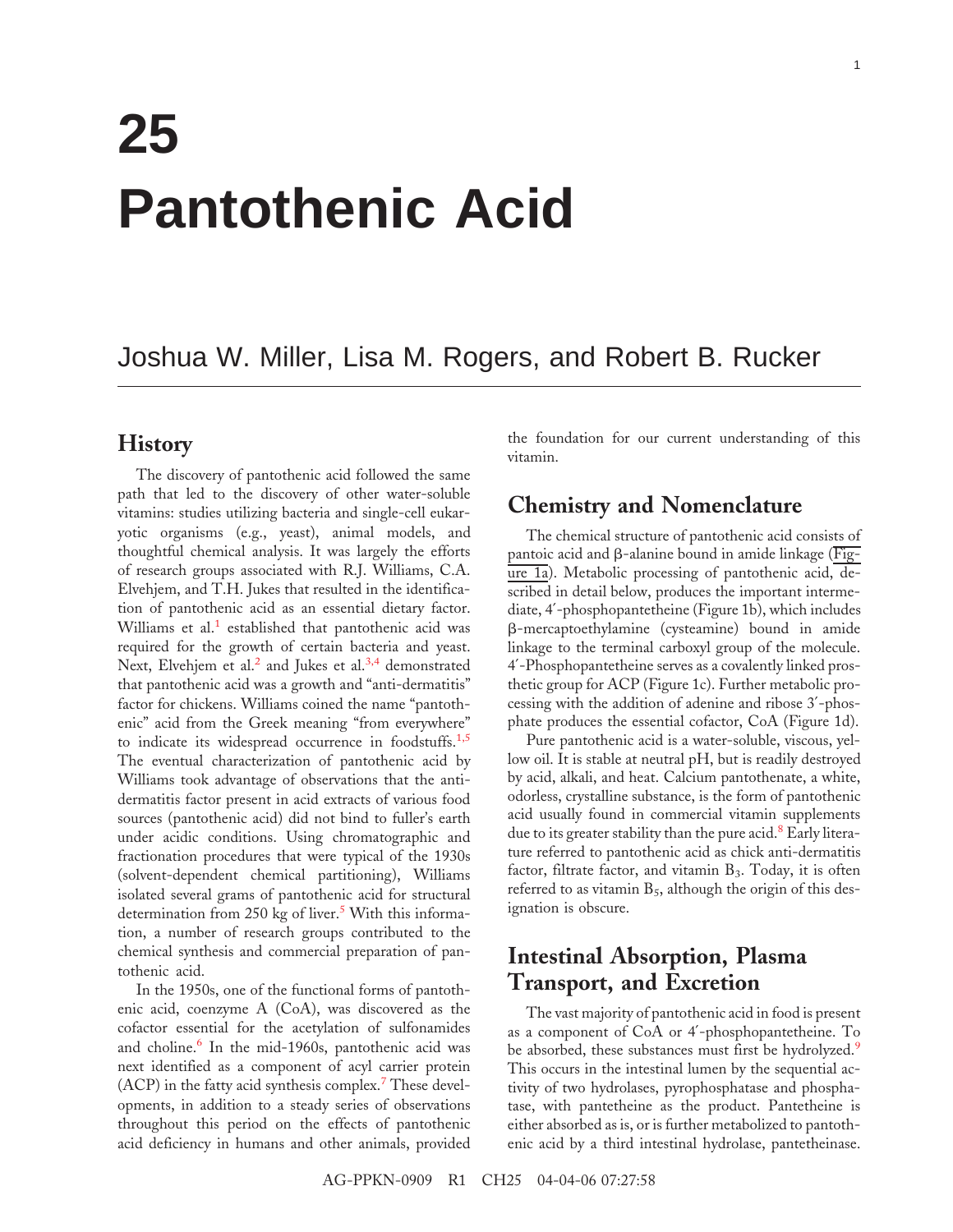#### **A. Pantothenic Acid**

$$
\begin{matrix}O&O&CH_3\\ \parallel\\ HO-C-CH_2-CH_2-NH-C-CH-C-CH_2-OH\\ \parallel\\ OH&CH_3\end{matrix}
$$

## **B. 4'-Phosphopantetheine**

$$
\begin{matrix} & & & & & \\ & & & & & \\ \text{HS--CH}_2-\text{CH}_2-\text{NH--C--CH}_2-\text{CH}_2-\text{NH--C--CH}_2-\text{CH}_2-\text{CH}_2-\text{OPO}_3{}^2\\ & & & & \text{O} & \\ & & & & \text{O} & \\ & & & & \text{O} & \\ \text{OH} & \text{CH}_3 & & \end{matrix}
$$

## **C. Acyl Carrier Protein**



#### **D. Coenzyme A**





AG-PPKN-0909 R1 CH25 04-04-06 07:27:58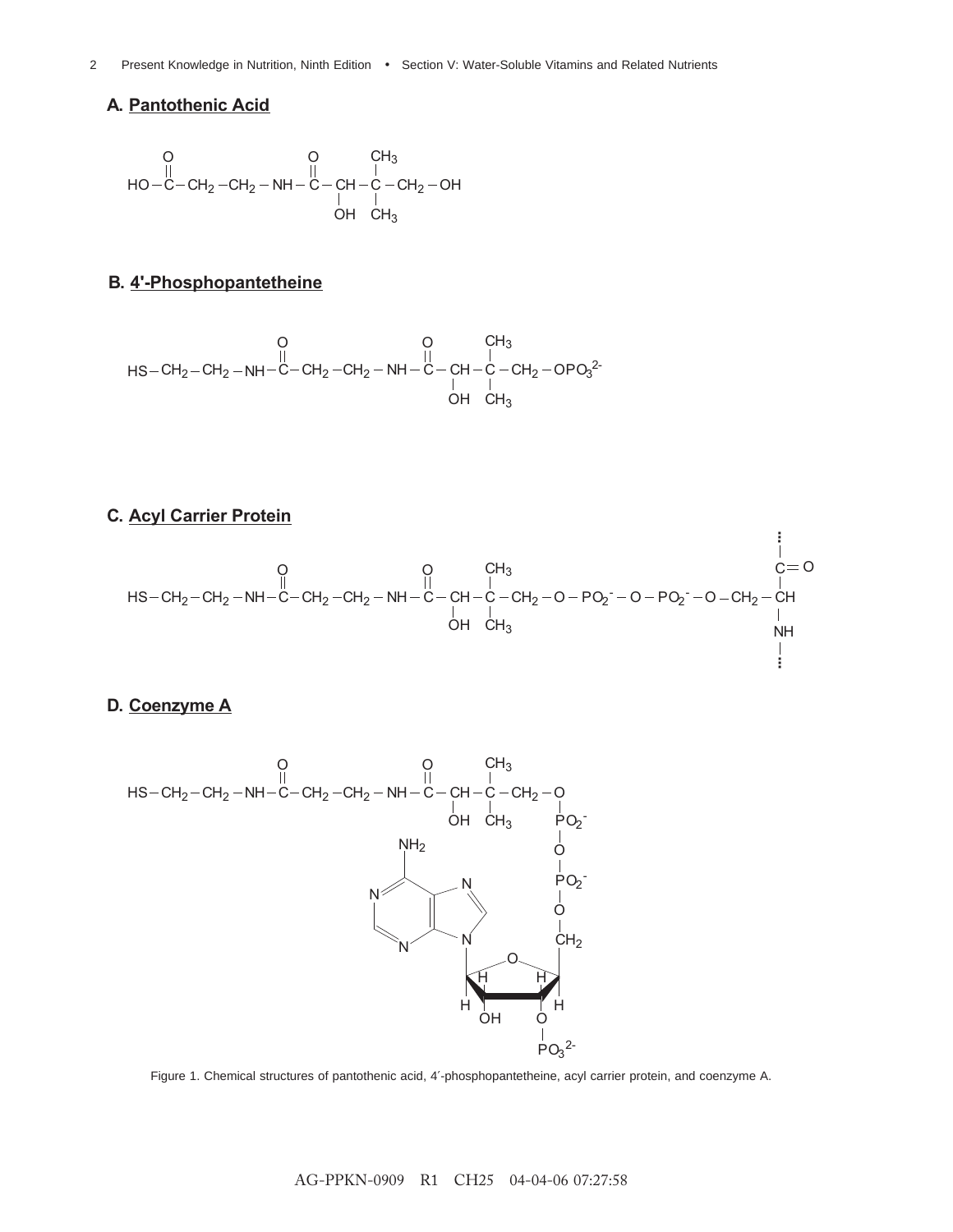In rats, pantothenic acid absorption was initially found to occur in all sections of the small intestine by simple diffusio[n.](#page-9-0)<sup>9</sup> However, subsequent work in rats and chicks indicated that at low concentrations, the vitamin is absorbed by a saturable, sodium-dependent transport mechanism.[10](#page-9-0) Moreover, it has been demonstrated that pantothenic acid shares a common membrane transport system in the small intestine with another vitamin, biotin. In vitro experiments utilizing Caco-2 cell mono-layers as a model of intestinal absorption established that pantothenic acid uptake is inhibited competitively by biotin and vice versa.<sup>[11](#page-9-0)</sup> Similar observations have been made in transport experiments involving the blood-brain barrier,<sup>[12](#page-9-0)</sup> heart,<sup>[13](#page-9-0)</sup> and placenta.<sup>[14](#page-9-0)</sup> After absorption, pantothenic acid enters the circulation, where it is taken up by cells in a manner similar to that of intestinal absorption (see below). The vitamin is excreted in the urine primarily as pantothenic acid. This occurs after its release from CoA by a series of hydrolysis reactions that cleave off the phos $phate$  and  $\beta$ -mercaptoethylamine moieties.

## **Functions and Cellular Regulation**

### *Coenzyme A and Acyl Carrier Protein Synthesis*

Pantothenic acid is nutritionally essential due to the inability of animal cells to synthesize the pantoic acid moiety of the vitamin. The primary function of pantothenic acid is to serve as substrate for the synthesis of CoA and ACP ( $\overline{\text{Figure 2}}$ ). The first step is the phosphorylation of pantothenic acid to 4′-phosphopantothenic acid by pantothenic acid kinase.[15,16](#page-9-0) The kinase possesses a broad pH optimum (between 6 and 9) with a  $K<sub>m</sub>$  for pantothenic acid of about 20  $\mu$ M. Mg-ATP is used as the nucleotide substrate for this phosphorylation reaction with a  $K<sub>m</sub>$  of about 0.6 mM.

The pantothenic acid kinase reaction also serves as the primary control point in the synthesis of CoA and ACP. The reaction is activated and inhibited nonspecifically by various anions. More significantly, feedback inhibition of the kinase by CoA or CoA derivatives governs flux



Figure 2. Metabolic conversion of pantothenic acid to coenzyme A.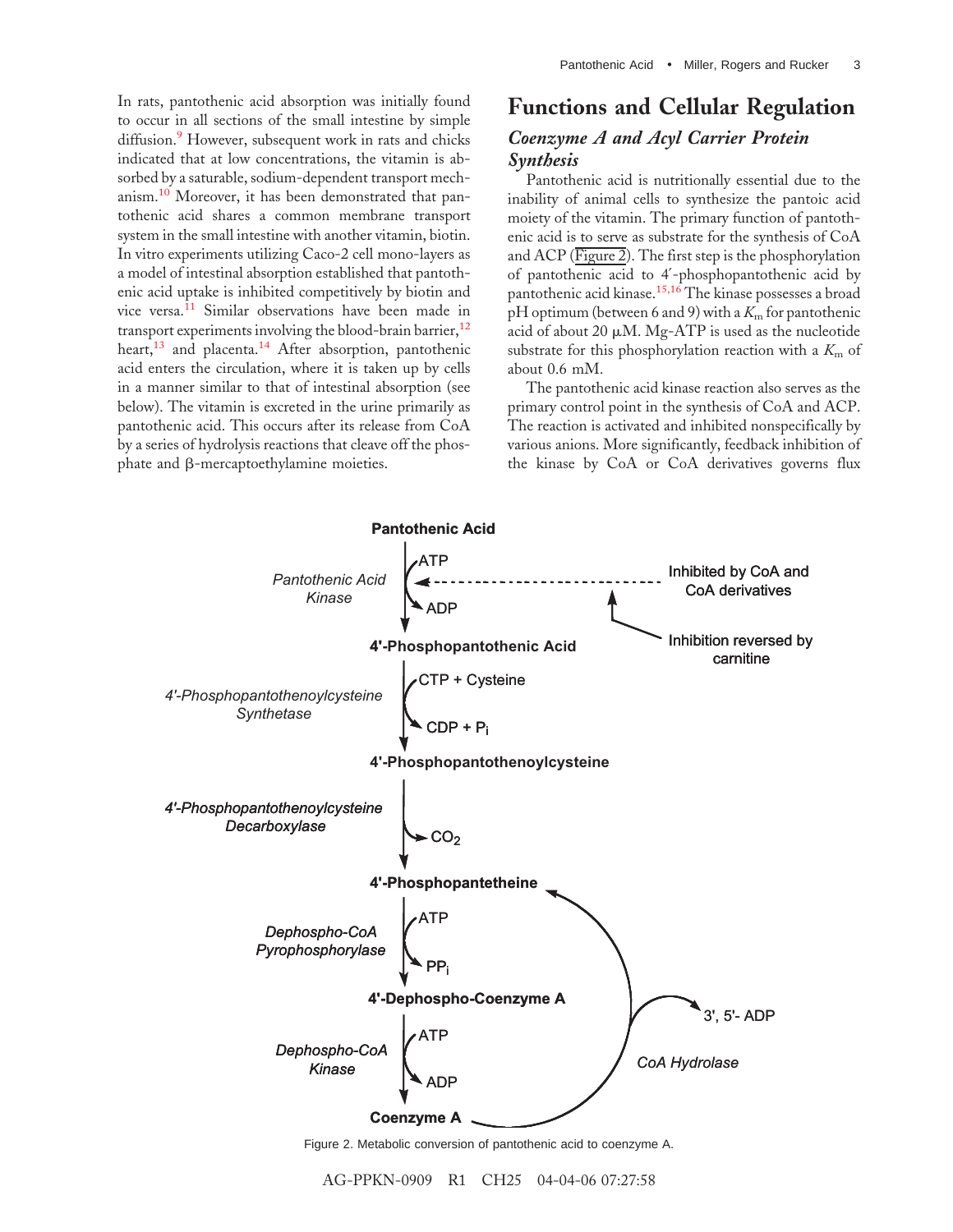through the subsequent steps in the CoA synthesis pathway and defines the upper threshold for intracellular CoA cofactor levels. Inhibition by acetyl-CoA is slightly greater than that of free CoA. The inhibition by free CoA is uncompetitive with respect to pantothenate concentration, with a  $K_i$  for inhibition of 0.2  $\mu$ M.

L-carnitine, which is important for the transport of fatty acids into mitochondria, is a nonessential activator of pantothenic acid kinase. Carnitine has no effect by itself, but specifically reverses the inhibition by CoA. In heart tissue, the free carnitine content varies directly with the phosphorylation of pantothenic acid. Thus, these properties of the kinase provide a potential mechanism for the control of CoA synthesis and the regulation of cellular pantothenic acid content: feedback inhibition by CoA and its acyl esters that is reversed by changes in the concentration of free carnitine. However, it is important to underscore that the free concentration of acyl CoA in cells is low and variable, because the bulk of acyl derivatives are protein bound. Moreover, similar to CoA, carnitine exists in both free and acylated forms, and reversal of kinase inhibition by CoA does not occur when carnitine is acylated.[15](#page-9-0) The ratio of free to acylated carnitine varies considerably depending on feeding and hormonal influences, with insulin being particularly important. Fasting and diabetes (states of low insulin) increase pantothenic acid kinase activity and the total content of CoA.[17-19](#page-9-0) In addition, the perfusion of heart preparations or incubation of liver cells with glucose, pyruvate, or palmitate markedly inhibits pantothenic acid phosphorylation, due to reduction in free carnitine and increases in the free and acylated forms of CoA.

Following 4′-phosphopantothenic acid formation, the subsequent steps in CoA synthesis are carried out on a protein complex (approximately 400,000 Da) with multifunctional catalytic sites. Important enzymatic features of this complex include dephospho-CoA-pyrophosphorylase activity, which catalyzes the reaction between 4′-phosphopantetheine and ATP to form 4′-dephospho-CoA; dephospho-CoA-kinase activity, which catalyzes the ATP-dependent final step in CoA synthesis; and CoA hydrolase activity, which catalyzes the hydrolysis of CoA to 3′,5′-ADP and 4′-phosphopantetheine. This sequence of reactions is referred to as the CoA/4′-phosphopantetheine cycle, and it provides a mechanism by which the 4′-phosphopantetheine can be recycled to form CoA. Each turn of the cycle utilizes two molecules of ATP and produces one molecule of ADP, one molecule of pyrophosphate, and one molecule of  $3'$ ,  $5'$ -ADP (Figure 2).<sup>20</sup>

ACP is sometimes referred to as a "macro-cofactor," because in bacteria, yeast, and plants, it is composed of a polypeptide chain (mol. wt of approximately 8500–8700 Da) to which 4′-phosphopantetheine is attached. However, in higher animals, ACP is most often associated with a fatty acid synthase complex that is composed of two very large protein subunits (mol. wt. about 250,000 Da each). The carrier segment or domain of the fatty acid synthetic complex is also called the ACP, one of seven functional or catalytic domains on each of the two subunits that comprise fatty acid synthase. The inactive ACP apopolypeptide (or domain) is converted to an active holoform (or domain) by the post-translational transfer of a 4′-phosphopantetheinyl moiety to the side-chain hydroxyl of a serine residue at the active center of ACP. The reaction is catalyzed by 4'-phosphopantetheinyl transferase, which uses CoA as the 4′-phosphopantetheine substrate. Although there are few data related to the regulation of holo-ACP peptide or domain formation, the 4′-phosphopantetheine transferase gene recently has been cloned from a human source.<sup>[21](#page-9-0)</sup>

#### *Selected Functions of CoA and ACP*

Important functions of CoA and ACP are listed in Table 1. Principally, CoA is involved in acetyl and acyl transfer reactions and processes related to oxidative metabolism and catabolism, whereas ACP is involved pri-

| <b>Function</b>                                                                                                                                                              | Importance                                                                                                                                                                |  |  |  |  |
|------------------------------------------------------------------------------------------------------------------------------------------------------------------------------|---------------------------------------------------------------------------------------------------------------------------------------------------------------------------|--|--|--|--|
| Carbohydrate-Related<br>Citric acid cycle transfer reactions<br>Acetylation of sugars (e.g. N-acetylglucosamine)                                                             | Oxidative metabolism<br>Production of carbohydrates important to cell structure                                                                                           |  |  |  |  |
| Lipid-Related<br>Phospholipid biosynthesis<br>Isoprenoid biosynthesis<br>Steroid biosynthesis<br>Fatty acid elongation, acyl (fatty acid) and triacyl<br>glyceride synthesis | Cell membrane formation and structure<br>Cholesterol and bile salt production<br>Steroid hormone production<br>Ability to modify cell membrane fluidity<br>Energy storage |  |  |  |  |
| Protein-related<br>Protein acetylation                                                                                                                                       | Altered protein conformation; activation of certain<br>hormones and enzymes (e.g., adrenocoriticotropin);<br>transcription (e.g., acetylation of histone)                 |  |  |  |  |
| Protein acylation (myristic and palmitic acid additions) and<br>prenylation                                                                                                  | Compartmentalization and activation of hormones and<br>transcription factors                                                                                              |  |  |  |  |

| Table 1. Selected Functions of Coenzyme A (CoA) and Acyl Carrier Protein (ACP) |  |  |
|--------------------------------------------------------------------------------|--|--|
|--------------------------------------------------------------------------------|--|--|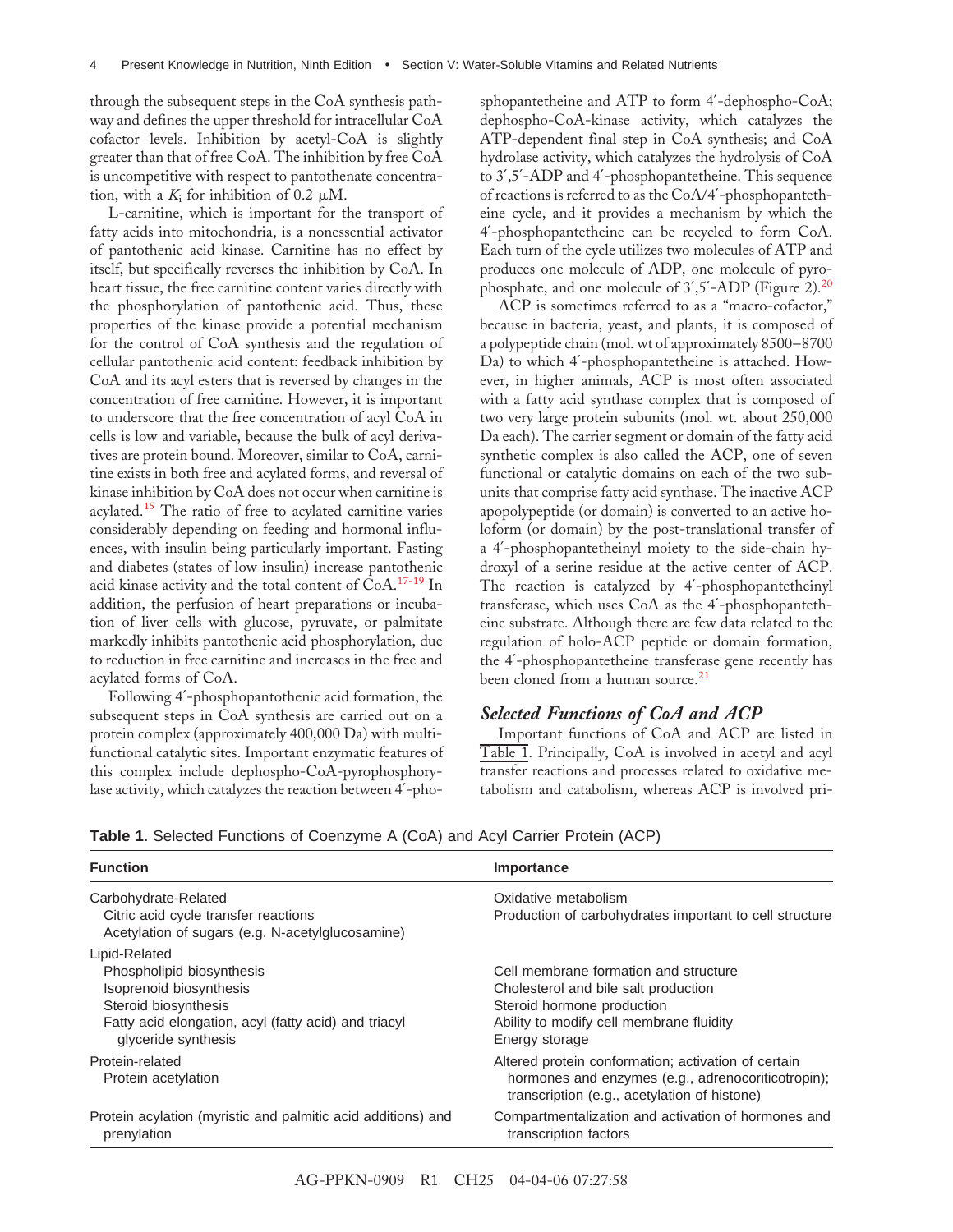marily in synthetic reactions. The adenosyl moiety of CoA provides a site for tight binding to CoA-requiring enzymes, while allowing the phosphopantetheine portion to serve as a flexible arm to move substrates from one catalytic center to another. Similarly, when pantothenic acid (as 4′-phosphopantetheine) in ACP is used in the transfer reactions associated with the fatty acid synthase process, 4′-phosphopantetheine also functions as a flexible arm that allows for an orderly and systematic presentation of acyl derivatives to each of the active centers of the fatty acid synthase complex. A summary of catalytic sites and their functions in the fatty acid synthase complex is presented in Table 2.

In addition to fatty acid synthesis, hints that ACPlike factors may perform other functions in humans and animals come from observations that an oligosaccharidelinked ACP acts as a transmethylation inhibitor in porcine liver.[22](#page-9-0) ACP is also structurally homologous to acidic ribosomal structural proteins, such as ribosomal protein P2[.23](#page-9-0) Moreover, in bacteria and plants, ACP is important in a number of pathways, such as amino acid synthesis and the formation of polyketides, a remarkably diverse group of secondary metabolites that include antibiotics such as erythromycin, cholesterol-lowering drugs such as lovastatin, and putative anti-aging compounds such as resveratrol.[24](#page-9-0)

It is also important to appreciate that intermediates arising from the transfer reactions catalyzed by CoA and 4′-phosphopantetheine in ACP may be viewed as "highenergy" compounds. CoA or ACP reacts with acetyl or acyl groups to form thioesters. Thioesters  $(-S<sub>+</sub>)$  $CO-R$ ) are thermodynamically less stable than typical esters  $(-O - CO - R)$  or amides  $(-N - CO - R)$ . The double-bond character of the C-O bond in  $-S$ —CO—R does not extend significantly into the C-S bond. This causes thioesters to have relatively a high energy potential, and for most reactions involving CoA or ACP, no additional energy (e.g., from ATP hydrolysis) is required for transfer of the acetyl or acyl group. For example, at pH 7.0, the  $-\Delta G$  of hydrolysis is about 7.5 kcal for acetyl-CoA and 10.5 kcal for acetoacetyl-CoA compared with 7 to 8 kcal for the hydrolysis of ATP to AMP and pyrophosphate or ADP and phosphate. The terminal thiol group of CoA and ACP is also ideally suited for nucleophilic substitution reactions involving activated carboxylic acids and  $\alpha$ - and  $\beta$ -carbonyl func-tions.<sup>[25](#page-9-0)</sup>

## *Cellular Regulation of Pantothenic Acid and CoA Levels*

As noted above, both biotin and pantothenic acid appear to share the same transporters for cellular uptake and

| <b>Step</b>                  | Action(s)                                                                                                                                                                                                                                                                                                                                                                                                                                 |  |  |  |
|------------------------------|-------------------------------------------------------------------------------------------------------------------------------------------------------------------------------------------------------------------------------------------------------------------------------------------------------------------------------------------------------------------------------------------------------------------------------------------|--|--|--|
| 1. Acetyl transferase        | Catalyzes the transfer of an activated acetyl group on CoA to the sulfidryl group<br>of 4'-phosphopantetheine (ACP domain); in a subsequent step, the acetyl<br>group is transferred to a second cysteine-derived sulfidryl group near active<br>site of 3-oxoacyl synthase (see step 3) leaving the 4'-phosphopantetheine<br>sulfidryl group free for Step 2                                                                             |  |  |  |
| 2. Malonyl transferase       | This enzyme catalyzes the transfer of successive in-coming malonyl groups to 4'-<br>phosphopantetheine                                                                                                                                                                                                                                                                                                                                    |  |  |  |
| 3. 3-Oxoacyl synthetase      | The first condensation reaction in the process, catalyzed by 3-oxoacyl synthase,<br>in which attack on malonyl-ACP by the acetyl moiety (transferred in Step 1)<br>occurs with decarboxylation and condensation to yield a 3-oxobutryl<br>(acetoacetyl) derivative; in the second through the seventh cycles, it is the<br>newly formed acyl moieties that attacks the malonyl group added at each cycle<br>(see Step 6)                  |  |  |  |
| 4. Oxoacyl reductase         | Reductions of acetoacetyl or 3 oxoacyl intermediates involve NADPH; the first<br>cycle of this reaction generates D-hydroxybutyrate, and in subsequent cycles,<br>hydroxyfatty acids                                                                                                                                                                                                                                                      |  |  |  |
| 5. 3-Hydroxyacyl dehydratase | This enzyme catalyzes the removal of a molecule of water from the 3-hydroxyacyl<br>derivatives produced in Step 4 to form enoyl derivatives                                                                                                                                                                                                                                                                                               |  |  |  |
| 6. Enoyl reductase           | Reduction of the enoyl derivatives (Step 5) by a second molecule of NADPH<br>generates a fatty acid; this acyl group is also transferred to the sulfidryl group<br>adjacent to 3-oxoacyl synthase, as described in step 1, until a 16-carbon<br>paimitoyl group is formed; this group, still attached to the 4'-phosphopante-<br>theine arm, is highly specific substrate for the remaining enzyme of the<br>complex, thioester hydrolase |  |  |  |
| 7. Thioester hydrolase       | This enzyme liberates palmitic acid (Step 6) from the 4'-phosphopantetheine arm                                                                                                                                                                                                                                                                                                                                                           |  |  |  |

**Table 2.** Catalytic Sites Associated with the Fatty Acid Synthase Complex

 $ACP = acyl$  carrier protein;  $CoA = co$ enzyme A.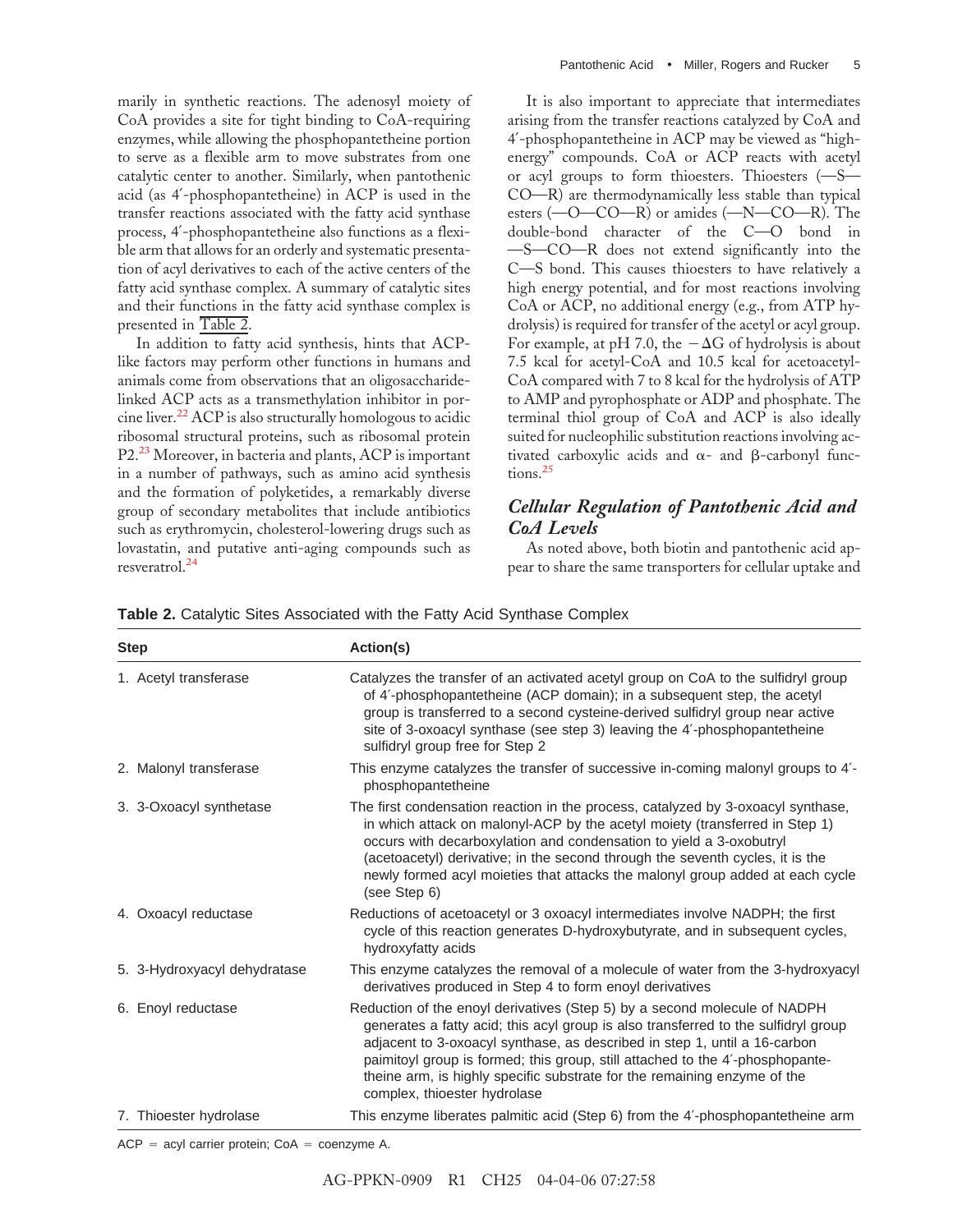perhaps efflux.[11](#page-9-0) Whether it is an intestinal, hepatic, or cardiac muscle cell, the process for pantothenic acid cellular uptake appears saturable, with an apparent  $K<sub>m</sub>$  of 15 to 20  $\mu$ M. Transport across cell membranes appears to occur by carrier-mediated, sodium gradient-dependent, and electroneutral mechanisms.[13,26-29](#page-9-0) Pantothenic acid cellular uptake has also been linked to protein kinase C and calmodulin-dependent regulatory and signaling pathways.[27](#page-10-0) The dependence on protein kinase C is based on observations that pretreatment of cells with a protein kinase C activator such as phorbol 12-myristate 13-acetate or 1,2-dioctanoyl-glycerol significantly inhibits pantothenic acid uptake. If an inward sodium gradient is imposed, a rapid uptake of pantothenic acid is observed. Uptake of pantothenic acid is reduced when sodium is replaced by potassium or if external sodium is reduced below 40 mM. Ouabain, gramicidin D, cyanide, azide, and 2,4-dinitrophenol also act as inhibitors.

With regard to efflux, unlike uptake, the export of pantothenic acid is unaffected by the addition of pantothenic acid, sodium, ouabain, gramicidin D, or 2,4-dinitrophenol to the external medium. Moreover, the metabolic state also has an impact on uptake. For example, in the perfused heart, pantothenic acid transport is significantly increased when hearts are perfused and are acting as "working" hearts because of addition of a fuel source.<sup>[27](#page-10-0)</sup>

That active uptake of pantothenic acid is underscored by the differences in cellular versus plasma concentrations of free pantothenic acid. The cellular concentration of free pantothenic acid in the liver is 10 to 15  $\mu$ M and in the heart about 100  $\mu$ M, compared with 1 to 5  $\mu$ M observed in plasma. Similarly, the unidirectional influx of pantothenic acid across cerebral capillaries (the bloodbrain barrier) occurs by a low-capacity, saturable transport system with a half-saturation concentration approximately 10 times the plasma pantothenic acid concentra-tion.<sup>[30,31](#page-10-0)</sup> For comparison, the concentrations of CoA and ACP are 50 to 100  $\mu$ M and 10  $\mu$ M, respectively, in the cytosol of typical cells. In mitochondria, the CoA concentration can be as much as 10- to 20-fold higher, or 70% to 90% of the total cellular CoA content.

In addition to cellular transport, enzymes associated with CoA synthesis also have significant impact on maintaining cellular levels of pantothenic acid and related compounds. As described above, the most important of these enzymes is pantothenic acid kinase.<sup>[15](#page-9-0)</sup>

## **Dietary Sources and Requirements**

Pantothenic acid is found in a wide variety of foods of both plant and animal origin at levels ranging from 20 to 50 µg/g. Particularly rich sources of pantothenic acid include chicken, beef, liver and other organ meats, whole grains, potatoes, and tomato products.<sup>[32](#page-10-0)</sup> Royal bee jelly and ovaries of tuna and cod also have high levels of the vitamin.<sup>[33](#page-10-0)</sup> Because of its thermal lability and susceptibility to oxidation, significant amounts of pantothenic acid are lost from highly processed foods, including refined grains and cooked or canned meats and vegetables. Processing and refining whole grains results in a 37% to 47% loss of pantothenic acid, while canning of meats, fish, and dairy products leads to losses of 20% to 35%. [34](#page-10-0) Greater losses of the vitamin occur during canning (46%–78%) and freezing (37%–57%) of vegetables. Pantothenic acid is also synthesized by intestinal microorganisms,  $35$  although the amount produced and the availability of the vitamin from this source is unknown.

The primary source of pantothenic acid in food is CoA. Intestinal phosphatases and nucleosidases are capable of very efficient hydrolysis of CoA so that near-quantitative release of pantothenic acid occurs as a normal part of digestion. Further, the overall *K*<sup>m</sup> for pantothenic acid intestinal uptake is 10 to 20  $\mu$ M. At an intake of about 10 to 15 mg of CoA, the amount of CoA in a typical meal, the pantothenic acid concentration in luminal fluid would be about 1 to 2  $\mu$ M. At this concentration, pantothenic acid would not saturate the transport system, and as a consequence, should be efficiently and actively absorbed. $^{11}$  $^{11}$  $^{11}$ 

A dietary reference intake has yet to be established for pantothenic acid. Adequate intakes (AIs) for men and women throughout the life cycle have been suggested based on observed mean intakes and estimates of basal excretion in urine  $(Table 3)$ .<sup>[36](#page-10-0)</sup> Urinary excretion of pantothenic acid only exceeds basal levels when intakes are

**Table 3.** Adequate Intakes (AIs) for Pantothenic Acid (From Food and Nutrition Board, Institute of Medicine. Dietary Reference Intakes for Thiamin, Riboflavin, Niacin, Vitamin B6, Folate, Vitamin B12, Pantothenic Acid, Biotin, and Choline. Washington, DC: National Academies Press; 1998. Available online at: http://www.nap.edu/ openbook/0309065542/html/)

| <b>Age Group</b> | Al $(mq/d)$ |  |  |  |
|------------------|-------------|--|--|--|
| Infants          |             |  |  |  |
| $0-5$ months     | 1.7         |  |  |  |
| $6-12$ months    | 1.8         |  |  |  |
| Children         |             |  |  |  |
| $1-3$ years      | 2.0         |  |  |  |
| $4-8$ years      | 3.0         |  |  |  |
| $9-13$ years     | 4.0         |  |  |  |
| Adolescents      |             |  |  |  |
| $14-18$ years    | 5.0         |  |  |  |
| Adults           |             |  |  |  |
| $19 - 50$ years  | 5.0         |  |  |  |
| $> 50$ years     | 5.0         |  |  |  |
| Pregnant women   | 6.0         |  |  |  |
| Lactating women  | 7.0         |  |  |  |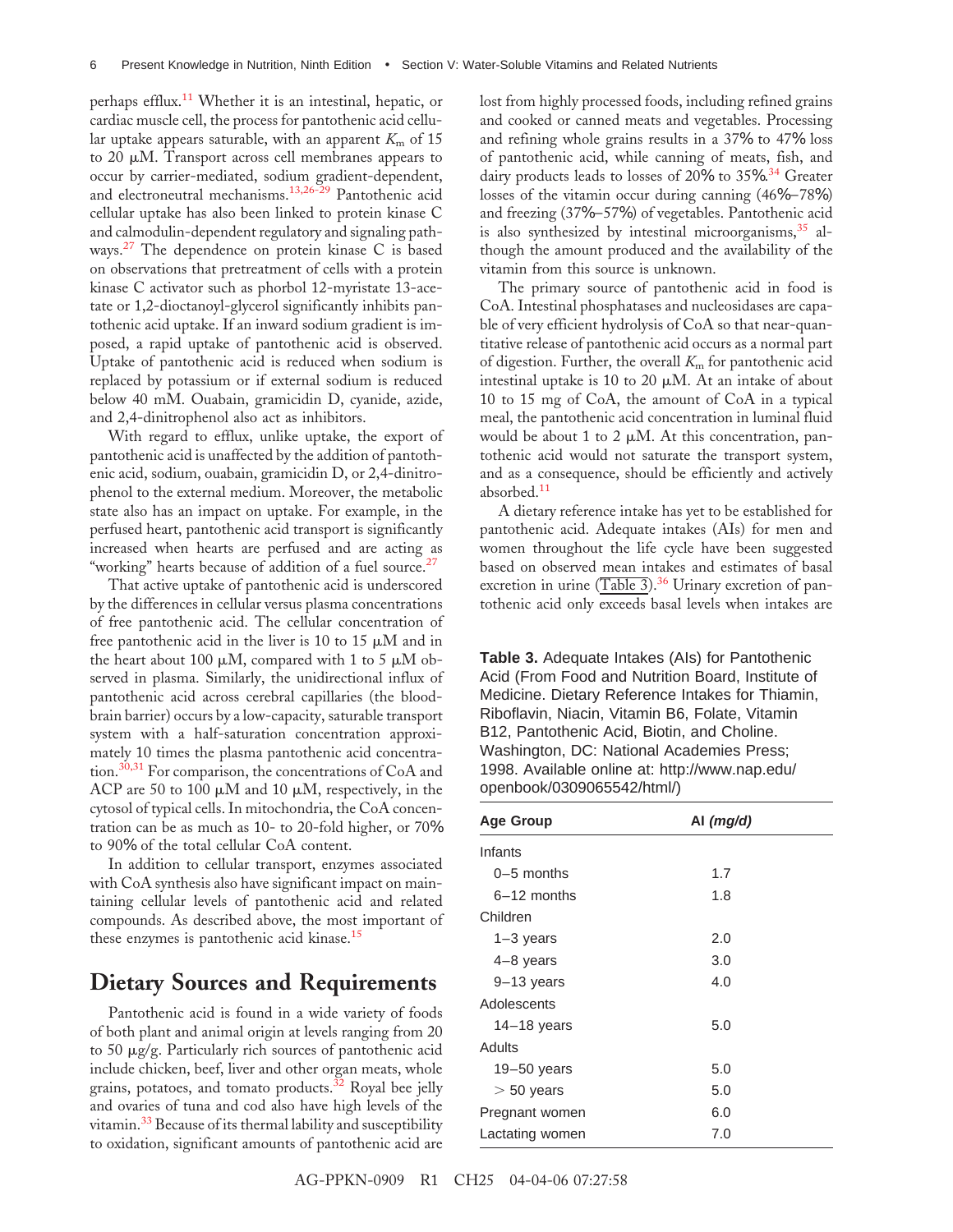greater than 4 mg/d in young adult males. Thus, an intake of 4 mg/d likely reflects the level at which saturation of the body pool occurs.<sup>[37](#page-10-0)</sup> Estimates of dietary intake in healthy adults have ranged from 4 to 7 mg/d. $37-40$  There is no evidence to suggest that this range of intake is inadequate, and 5 mg/d has been set as the AI for adults. For those older than 51 years, the AI remains the same, as there is currently no basis for expecting an increased requirement in elderly individuals. During pregnancy, the AI is increased to 6 mg/d based on usual intakes of 5.3  $mg/d^{41}$  with rounding up. During lactation, the AI is increased further to 7 mg/d, accounting for additional secretion of the vitamin in human milk (1.7 mg/d) and the lower maternal blood concentrations reported when intakes are about 5 to 6 mg/d.<sup>[41-43](#page-10-0)</sup> This is likely the result of efficient sequestering of the vitamin in human milk, estimated to be 0.4 mg for every 1 mg of pantothenic acid consumed during active lactation.[44](#page-10-0)

The AI for infants reflects the mean intake of infants fed principally with human milk, which contains about 5 to6mg of pantothenic acid per 1000 kcal. Values for children and adolescents have largely been extrapolated from adult values. These values are supported by studies comparing intake and urinary excretion of the vitamin in preschool children.[45](#page-10-0) Dietary intake of pantothenic acid was 3.8 and 5 mg/d in children of high and low socioeconomic status, respectively, and urinary excretion was 3.36 and 1.74 mg/d, respectively. In a separate study, 35 healthy girls 7 to 9 years of age were fed defined diets and urinary excretion was measured.<sup>[46](#page-10-0)</sup> The average daily excretion was 1.3 mg/d when intake was 2.79 mg/d, and 2.7 mg/d when intake was 4.45 mg/d. Therefore, intakes of 2.8 to 4.5 mg/d exceed urinary excretion of the vitamin. In healthy adolescents (13–19 years of age), 4-day diet records indicated that the average pantothenic acid intake was 6.3 mg/d for males and 4.1 mg/d for females.<sup>[47](#page-10-0)</sup> The average urinary excretion in this latter study was 3.3 and 4.5 mg/d for males and females, respectively, while whole blood pantothenic acid concentrations averaged 1.86

µmol/L and 1.57 µmol/L, respectively. Normal blood concentrations of the vitamin in healthy individuals have been reported to range from 1.6 to 2.7  $\mu$ mol/L.<sup>48</sup> Taken together, these data indicate that intakes of 4 mg/d is sufficient to maintain normal blood concentrations in adolescents.

Using the estimate of 20 to 50  $\mu$ g pantothenic acid per gram typically found in edible animal and plant tissues, it is possible to meet the AI for adults with a mixed diet containing as little as 100 to 200 g of solid food, the equivalent of a mixed diet corresponding to 600 to 1200 kcal or 2.4 to 4.8 MJ. The typical Western diet contains 6 mg or more of available pantothenic acid.<sup>[37](#page-10-0)</sup> For a more detailed review of the AIs for pantothenic acid, see the Dietary Reference Intakes report from the Institute of Medicine.<sup>[36](#page-10-0)</sup>

# **Deficiency and Toxicity**

The essentiality of pantothenic acid has been documented in a wide variety of animal species. The classical signs of deficiency, first recognized by Elvehjem, Jukes, and colleagues $4-6$  in chickens, include growth retardation and dermatitis. Many other physiological systems are affected by pantothenic acid deficiency, owing to the diversity of metabolic functions in which CoA and ACP participate. Neurological, immunological, hematological, reproductive, and gastrointestinal pathologies have been reported. The effects of pantothenic acid deficiency in different species are summarized in Table  $4.49-63$  $4.49-63$ 

Assuming that the human adult requirement for pantothenic acid is about 5 mg/d, it may be predicted that with a severe dietary deficiency, 5 to 6 weeks would be required before clear signs of deficiency are observed. This is based on the estimate that daily excretion of 5 mg represents a 1% to 2% loss of the total body pool of pantothenic acid. Consistent with this estimate, limited studies in humans indicate that about 6 weeks of severe depletion are

|  |  |  |  | Table 4. Effects of Pantothenic Acid Deficiency in Selected Species |  |  |  |  |
|--|--|--|--|---------------------------------------------------------------------|--|--|--|--|
|--|--|--|--|---------------------------------------------------------------------|--|--|--|--|

| <b>Species</b> | <b>Symptoms</b>                                                                                                                                                                                                                                               |  |  |  |  |  |
|----------------|---------------------------------------------------------------------------------------------------------------------------------------------------------------------------------------------------------------------------------------------------------------|--|--|--|--|--|
| Chicken        | Dermatitis around beak, feet, and eyes; poor feathering; spinal cord myelin degeneration;<br>involution of the thymus; fatty degeneration of the liver <sup>2-4,49-51</sup>                                                                                   |  |  |  |  |  |
| Rat            | Dermatitis; loss of hair color; loss of hair around the eyes; hemorrhagic necrosis of the adrenals;<br>duodenal ulcer; spastic gait; anemia; leukopenia; impaired antibody production; gonadal atrophy<br>with infertility <sup>52-56</sup>                   |  |  |  |  |  |
| Dog            | Anorexia; diarrhea; acute encephalopathy; coma; hypoglycemia; leukocytosis; hyperammonemia;<br>hyperlactemia; hepatic steatosis; mitochondrial enlargement <sup>57,58</sup>                                                                                   |  |  |  |  |  |
| Pig            | Dermatitis; hair loss; diarrhea with impaired sodium, potassium, and glucose absorption;<br>lachrymation; ulcerative colitis; spinal cord and peripheral nerve lesions with spastic gait <sup>59,60</sup>                                                     |  |  |  |  |  |
| Human          | Numbness and burning of feet and hands; headache; fatigue; insomnia; anorexia with gastric<br>disturbances; increased sensitivity to insulin; decreased eosinopenic response to<br>adrenocorticotropic hormone; impaired antibody production <sup>61-63</sup> |  |  |  |  |  |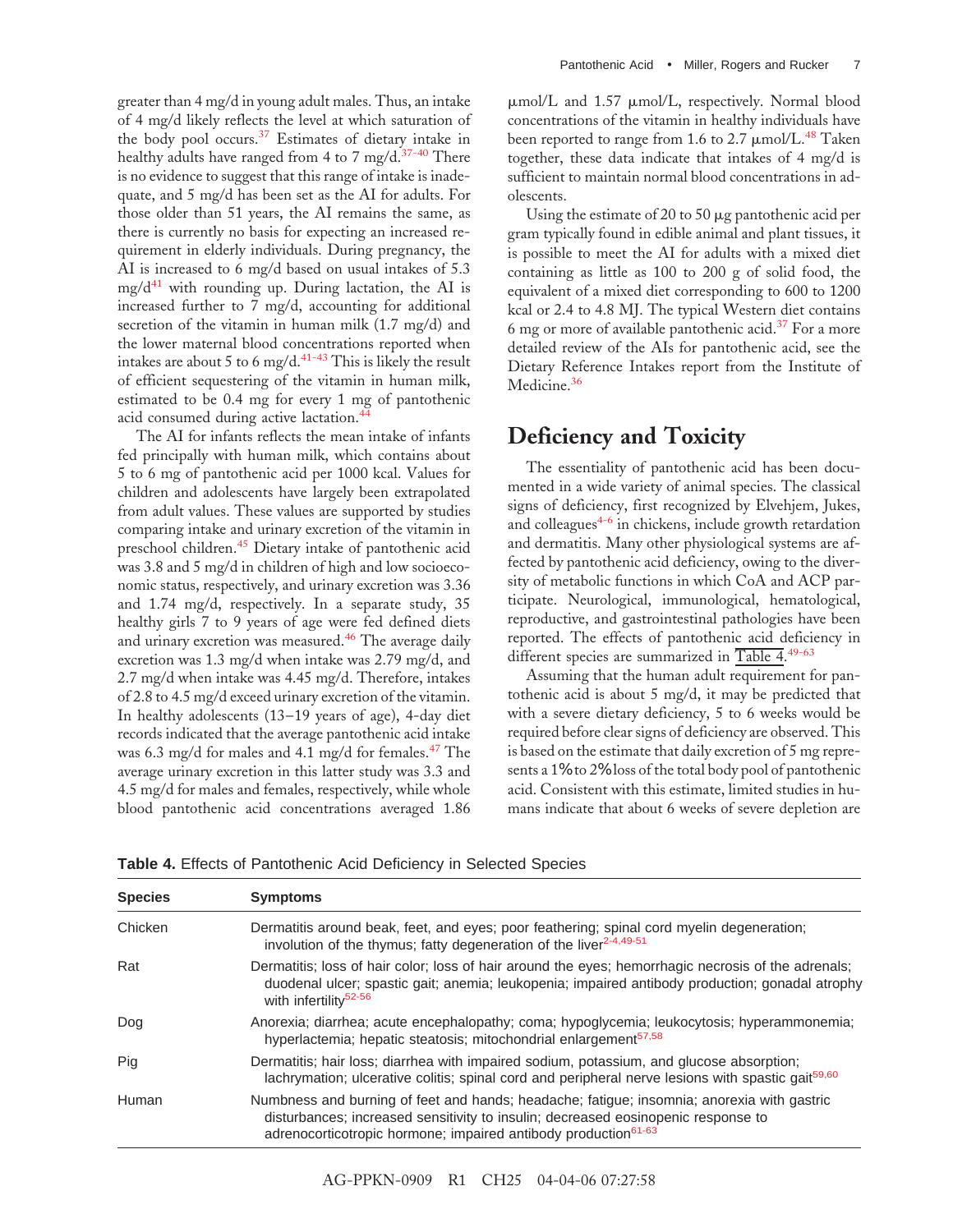required before urinary pantothenic acid decreases to a basal level of excretion.<sup>[64-66](#page-11-0)</sup>

Because pantothenic acid is such a ubiquitous component of foods, both animal and vegetable, deficiency in humans is very rare. If present, pantothenic acid deficiency is usually associated with multiple nutrient deficiencies, thus making it difficult to discern effects specific to a lack of pantothenic acid. What is known about pantothenic acid deficiency in humans comes primarily from two sources of information. First, during World War II, malnourished prisoners of war in Japan, Burma, and the Philippines experienced numbness and burning sensations in their feet. While these individuals suffered multiple deficiencies, this specific syndrome was only reversed upon pantothenic acid supplementation.<sup>[61](#page-11-0)</sup> Second, experimental pantothenic acid deficiency has been induced in both animals and humans by the administration of the pantothenic acid kinase inhibitor  $\omega$ -methylpantothenate, in combination with a diet low in pantothenic acid. $62,63,67$ Observed symptoms in humans included numbness and burning of the hands and feet similar to that experienced by the World War II prisoners of war, as well as a myriad of other symptoms listed in Table 4. Some of the same symptoms are produced when individuals are fed a semisynthetic diet from which pantothenic acid has been essentially eliminated, but without the addition of  $\omega$ -methylpantothenate.[64](#page-11-0) Another pantothenic acid antagonist, calcium hopantenate, has been shown to induce encephalopathy with hepatic steatosis and a Reye's-like syndrome in both dogs and humans.<sup>[68,69](#page-11-0)</sup> Oral pantothenic acid, even in doses as high as 10 to 20 g/d, is well tolerated<sup>70,71</sup>; however, occasional mild diarrhea may occur.

## **Status Determination**

Pantothenic acid status is reflected by both wholeblood concentration and urinary excretion. As cited above, whole-blood concentrations typically range from 1.6 to 2.7  $\mu$ mol/L,<sup>[48](#page-10-0)</sup> and a value under 1  $\mu$ mol/L is considered low. Urinary excretion is considered a more reliable indicator of status because it is more closely related to dietary intake.[37,47,62-64](#page-10-0) Excretion of less than 1 mg of pantothenic acid per day in urine is considered low. Plasma level of the vitamin is a poor indicator of status because it is not highly correlated with changes in intake or status.[43,72](#page-10-0)

Pantothenic acid concentrations in whole blood, plasma, and urine are measured by microbiological assay employing *Lactobacillus plantarum*. For whole blood, enzyme pretreatment is required to convert CoA to free pantothenic acid because *L. plantarum* does not respond to CoA. Other methods that have been employed to assess pantothenic acid status include radioimmunoassay, enzyme-linked immunosorbent assay, and gas chromatography. The topic of pantothenic acid status assessment has been reviewed previously.<sup>[72](#page-11-0)</sup>

## **Health Claims**

With the rapid development of the Web, information about dietary supplements and their putative health benefits can be and is disseminated to the general public with an ease and pace never before possible. However, many health claims for dietary supplements have little or no scientific basis. Although overt deficiency of pantothenic acid is extremely rare in humans, a Web search for "pantothenic acid" reveals numerous websites providing background information, health claims, and, of course, an opportunity to buy the vitamin for oral consumption. Some of the claims made on these websites are completely unwarranted. For example, the use of pantothenic acid to prevent and treat graying hair was based on the observation that pantothenic acid deficiency in rodents causes their fur to turn gray.<sup>[53](#page-10-0)</sup> No association between graying of hair in humans and pantothenic acid status has ever been demonstrated. In contrast, some claims for pantothenic acid have a more credible scientific basis and are worthy of review.

#### *Cholesterol Lowering*

Pantothenic acid is not particularly effective in lowering serum cholesterol levels. Rather, oral doses of its metabolite, pantetheine, or more specifically the dimer, pantethine, induce favorable effects on serum cholesterol concentrations. Several studies have indicated that pantethine, in doses typically ranging from 500 to 1200 mg/d, can lower total serum cholesterol, low-density lipoprotein cholesterol, and triacylglycerols, and raise high-density lipoprotein cholesterol in individuals with dyslipidemia, hypercholesterolemia, and hyperlipoproteinemia associated with diabetes.[73-78](#page-11-0) The effects are very favorable compared with those of the more conventional lipid-lowering drugs, such as lovastatin, which tend to be associated with significant side effects and potential liver toxicity. In contrast, there appear to be no adverse effects associated with high-dose pantethine therapy. Furthermore, evidence exists that pantethine therapy is more effective than dietary modification in reducing serum cholesterol and lipid concentrations.<sup>[73](#page-11-0)</sup> The mechanism by which pantethine exerts its hypolipemic effects is unclear. A hypothesized site of action is in the regulation of liver sterol biosynthesis. Because pantethine is a coenzyme precursor, it may shunt active acetate from sterol synthesis to mitochondrial oxidative and respiratory pathways.[79](#page-11-0) Additionally, pantethine may promote improved triacylglycerol and low-density lipoprotein cholesterol catabolism, as well as reduced cholesterol synthesis via inhibition of the enzyme hydroxymethyl glutaryl-CoA-reductase.<sup>[80-82](#page-11-0)</sup>

#### *Enhancement of Athletic Performance*

Scientific support for an effect of pantothenic acid supplements on athletic performance is limited. Until recently, most of the potential benefit has been inferred from animal studies. More than 60 years ago, frog muscles soaked in pantothenic acid solution were shown to do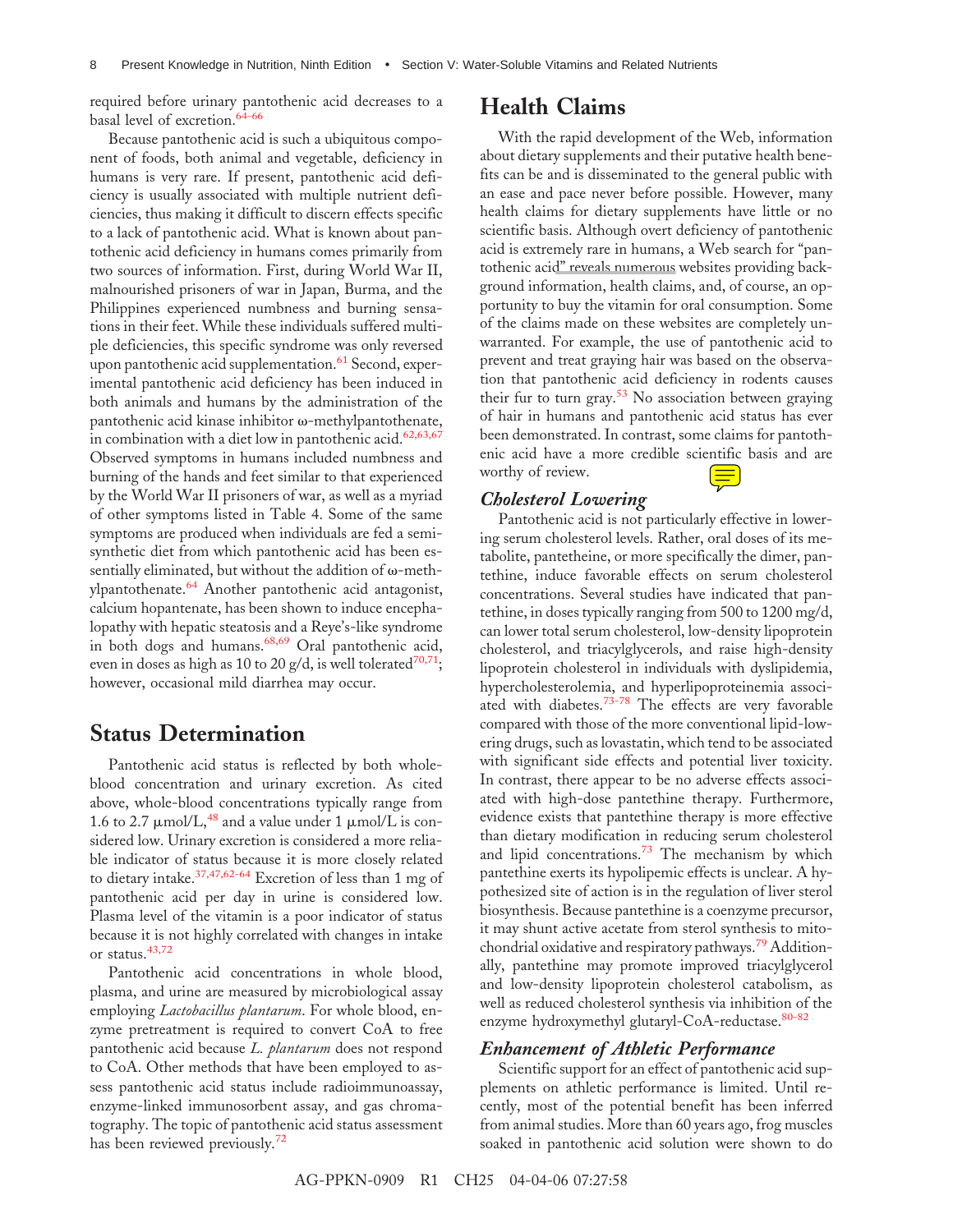twice as much work as control muscles before giving out,<sup>[83](#page-11-0)</sup> and more than 30 years ago, rats supplemented with high doses of pantothenic acid were shown to withstand exposure to cold water longer than unsupplemented rats.<sup>[84](#page-11-0)</sup> Moreover, rats deficient in pantothenic acid became exhausted more rapidly during exercise than did replete controls.<sup>[85](#page-11-0)</sup> In this latter study, deficiency was associated with lower tissue CoA concentrations and greater depletion of glycogen reserves during exercise.

Studies assessing the influence of pantothenic acid on human performance are mixed. In one study, well-trained distance runners were supplemented with 2 g/d of pan-tothenic acid for 2 weeks.<sup>[86](#page-11-0)</sup> These athletes outperformed other equally well-trained distance runners who received placebo. Those who received the supplements also used 8% less oxygen to perform equivalent work and had about 17% less lactic acid accumulation. These differences, particularly in the context of athletic competition, are potentially significant. However, in a separate study, no effect on performance was observed in highly conditioned distance runners after receiving 1 g/d of pantothenic acid for 2 weeks.<sup>[87](#page-11-0)</sup> Additionally, no difference in performance was observed among highly trained cyclists given either a combination of thiamin (1 g) and pantethine/pantothenic acid (1.9 g) or placebo. The supplement or placebo was given for 7 days before each exercise test. The investigators found no effect on any physiological or performance parameters during steady-state or high-intensity exer-cise.<sup>[88](#page-11-0)</sup> Further research is warranted in this area, including investigation into whether performance can be enhanced for average individuals, as well as elite athletes working at the limits of human performance.

#### *Rheumatoid Arthritis*

Over 50 years ago, researchers noted that young rats made acutely deficient in pantothenic acid suffered defects in growth and development of bone and cartilage that were reversed by repletion of the vitamin.<sup>[89](#page-12-0)</sup> Subsequently, blood levels of pantothenic acid in humans with rheumatoid arthritis were found to be lower than in healthy controls. On the basis of this finding, an unblinded trial was conducted in which 20 patients with rheumatoid arthritis were injected daily with 50 mg of calcium pantothenate. $\frac{90}{90}$  $\frac{90}{90}$  $\frac{90}{90}$  Blood levels of pantothenic acid increased to normal, and relief from rheumatoid symptoms was achieved in most cases. Symptoms recurred when supplementation was discontinued. Similar results were obtained in arthritic vegetarians.<sup>[90](#page-12-0)</sup> In 1980, it was reported in a double-blind, placebo trial that oral doses of calcium pantothenate  $(\leq 2 \text{ g/d})$  reduced the duration of morning stiffness, degree of disability, and severity of pain in patients with rheumatoid arthritis.<sup>[91](#page-12-0)</sup> Individuals with other forms of arthritis were not helped by the supplements, indicating that a therapeutic effect of pantothenic acid may be specific for rheumatoid arthritis. No other published studies are available to confirm this potential benefit.

#### *Wound Healing*

Oral administration of pantothenic acid and application of pantothenol ointment to the skin have been shown to accelerate the closure of skin wounds and increase the strength of scar tissue in animals. Adding calcium D-pantothenate to cultured human skin cells given an artificial wound increased the number of skin cells and the distance that they migrated across the edge of the wound.<sup>92</sup> These effects are likely to accelerate wound healing. Little in vivo data, however, exist for humans to support the findings of accelerated wound healing in cell culture and animal studies. A randomized, double-blind study examining the effect of supplementing patients undergoing surgery for tattoo removal with 1000 mg of vitamin C and 200 mg of pantothenic acid did not demonstrate any significant improvement in the wound heal-ing process in those who received the supplements.<sup>[93](#page-12-0)</sup> Furthermore, no benefits were observed when the doses were increased to 3000 mg of ascorbic acid and 900 mg of pantothenic acid.<sup>[94](#page-12-0)</sup> A topical form of pantothenic acid, panthenol or dexapanthenol, appears to play some role in the management of minor skin disorders. Dexapanthenol may help maintain skin hydration in cases of radiation dermatitis,<sup>[95](#page-12-0)</sup> a frequent side effect of radiation therapy for cancer, and may reduce skin irritation caused by exper-imental sodium lauryl sulfate exposure.<sup>[96](#page-12-0)</sup> Dexpanthenol has also been recommended to treat cheilitis (chapped lips) and dry nasal mucosa associated with treatment with the acne drug isotretinoin.<sup>[97](#page-12-0)</sup>

#### *Lupus Erythematosus*

It has been hypothesized by Leung<sup>[98](#page-12-0)</sup> that lupus erythematosus, a systemic autoimmune disorder that affects the skin, joints, and various internal organ systems, may be the result of pantothenic acid deficiency. The hypothesis is based on the supposition that pantothenic acid deficiency may be induced by three drugs—procainamide, hydralazine, and isoniazid—that are also known to cause drug-induced lupus erythematosus. These drugs are metabolized via CoA-dependent acetylation, and the increased demand for CoA may cause pantothenic acid deficiency. However, no data have been generated on the effect of these drugs on cellular CoA or pantothenic acid concentrations. Leung further postulated that non-druginduced systemic lupus erythematosus may be the consequence of an increased need for pantothenic acid in susceptible individuals with genetic polymorphisms in CoA-dependent enzymes.<sup>[98](#page-12-0)</sup> Such polymorphisms remain to be identified. Nonetheless, Leung recommended that lupus erythematosus be treated with a combination of vitamins and minerals, including 10  $g/d$  of pantothenic acid.<sup>[98](#page-12-0)</sup>

Support for such pharmacological doses comes from studies carried out in the 1950s. Some, but not all, symptoms of lupus erythematosus were alleviated with high doses (8–15 g/d) of pantothenic acid derivatives (calcium pantothenate, panthenol, or sodium pantothenate) alone $99$  or in combination with vitamin E supple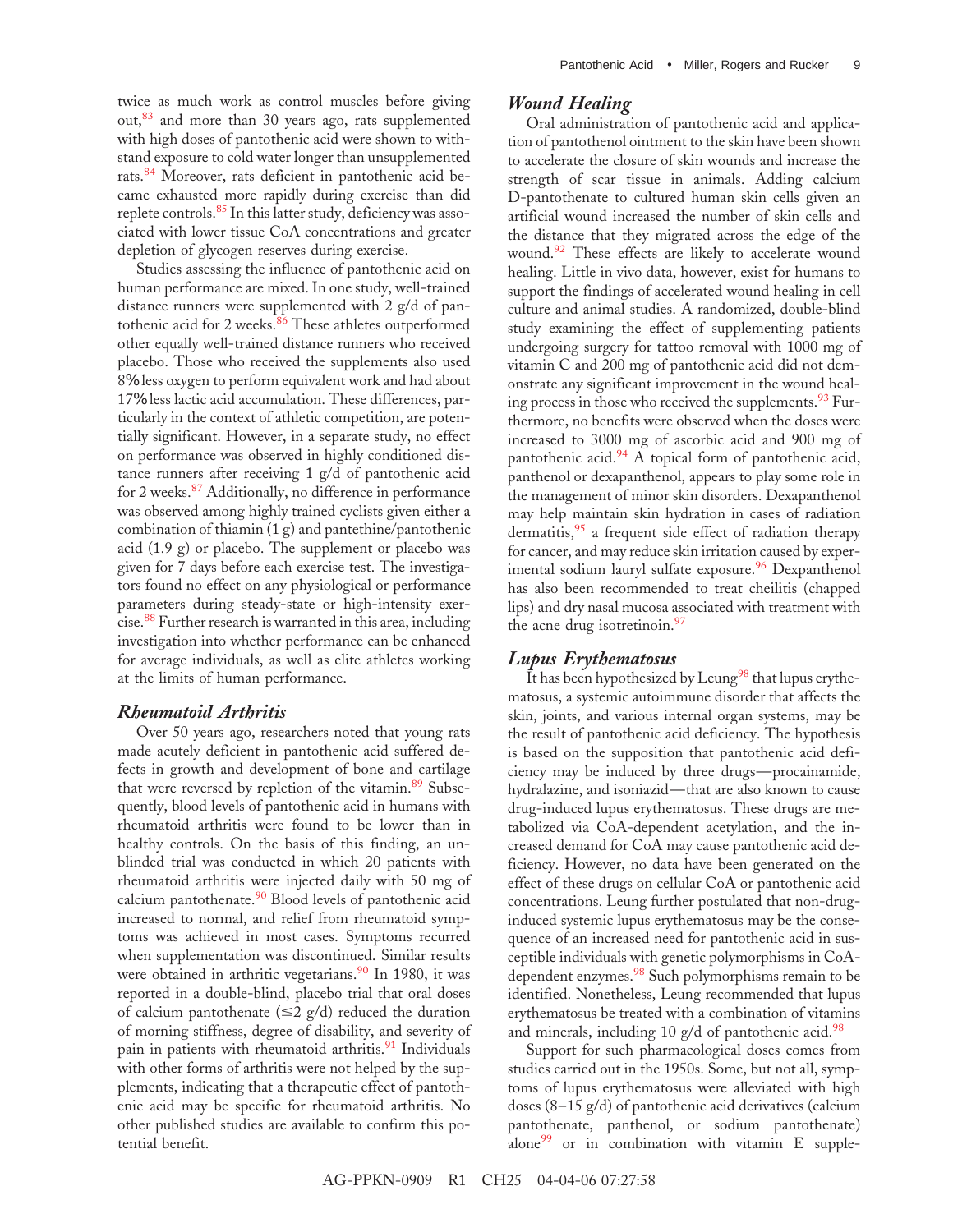<span id="page-9-0"></span>ments.[100,101](#page-12-0) No improvements in disease symptoms were observed with lower doses (400–600 mg) of calcium pantothenate.[102](#page-12-0) With modern technology available to probe genes for polymorphic variability, studies in lupus erythematosus patients should be repeated to test the hypothesis that a genetic-based increased requirement of pantothenic acid underlies the pathogenesis of this disease.

# **Summary and Future Directions**

Identified almost 60 years ago, pantothenic acid is an essential vitamin that serves as the metabolic precursor for CoA. In the form of CoA and as a component of ACP, pantothenic acid is a participant in a myriad of metabolic reactions involving lipids, proteins, and carbohydrates. Though essential, pantothenic acid deficiency in humans is rare due to its ubiquitous distribution in foods of both animal and plant origin. Pantothenic acid supplementation above and beyond adequate dietary intakes may be beneficial for such purposes as cholesterol lowering, enhanced athletic performance, relief from the symptoms of rheumatoid arthritis and lupus erythematosus, and wound healing, but further investigation into these and other health claims is necessary.

## **References**

- 1. Williams RJ, Lyman CM, Goodyear GH, Truesdail JH, Holaday D. "Pantothenic acid", a growth determinant of universal biological occurrence. J Am Chem Soc. 1933;55:2912–2927.
- 2. Wooley DA, Waisman HA, Elvehjem CA. Nature and partial synthesis of the chick antidermatitic factor. J Am Chem Soc. 1939;61:977–978.
- 3. Jukes T.H. The pantothenic acid requirements of the chick. J Biol Chem. 1939;129:225–231.
- 4. Spies TD, Stanberry SR, Williams RJ, Jukes TH, Babcock SH. Pantothenic acid in human nutrition. JAMA. 1940;115:523–524.
- 5. Williams RJ, Majors RT. The structure of pantothenic acid. Science. 1040;91:246–248.
- 6. Plesofsky-Vig N, Brambi R. Pantothenic acid and coenzyme A in cellular modification of proteins. Annu Rev Nutr. 1988;8:461–482.
- 7. Wakil SJ. Fatty acid synthetase, a proficient multifunctional enzyme. Biochemistry. 1989;28:4523– 4530.
- 8. Bird OD, Thompson RQ. Pantothenic acid. In: Gyorgy P, Pearson WN, eds. *The Vitamins*. 2nd ed. New York: Academic Press; 1967; 209–241.
- 9. Shibata K, Gross CJ, Henderson LM. Hydrolysis and absorption of pantothenate and its coenzymes in the rat small intestine. J Nutr. 1983;113: 2207–2215.
- 10. Fenstermacher DK, Rose RC. Absorption of pantothenic acid in rat and chick intestine. Am J Physiol. 1986;250:G155–G160.
- 11. Said HM. Cellular uptake of biotin: mechanisms and regulation. J Nutr. 1999;129:490S–493S.
- 12. Spector R, Mock DM. Biotin transport through the blood-brain barrier. J Neurochem. 1987;48:400– 404.
- 13. Beinlich CJ, Naumovitz RD, Song WO, Neely JR. Myocardial metabolism of pantothenic acid in chronically diabetic rats. J Mol Cell Cardiol. 1990; 22:323–332.
- 14. Grassl SM. Human placental brush-border membrane  $Na^+$ -pantothenate cotransport. J Biol Chem. 1992;267:22902–22906.
- 15. Fisher MN, Robishaw JD, Neely JR. The properties of and regulation of pantothenate kinase from rat heart. J Biol Chem. 1985;256:15745–15751.
- 16. Rock CO, Calder RB, Karim MA, Jackowski S. Pantothenate kinase regulation of the intracellular concentration of coenzyme A. J Biol Chem. 2000; 275:1377–1383.
- 17. Kirschbaum N, Climons R, Marino KA, Sheedy G, Nguygen M, Smith C. Pantothenate kinase activity in livers of genetically diabetic mice (db/db) and hormonally treated cultured rat hepatocytes. J Nutr. 1990;120:1376–1386.
- 18. Robishaw JD, Berkich D, Neely JR. Rate-limiting step and control of coenzyme A synthesis in cardiac muscle. J Biol Chem. 1982;257:10967–10972.
- 19. Reibel DK, Wyse BW, Berkich DA, Neely JR. Regulation of coenzyme A synthesis in heart muscle: effects of diabetes and fasting. Am J Physiol. 1981;240:H606–H611.
- 20. Bucovaz ET, MacLeod RM, Morrison JC, Whybrew WD. The coenzyme A-synthesizing protein complex and its proposed role in CoA biosynthesis in bakers' yeast. Biochimie. 1998;79:787–798.
- 21. Praphanphoj V, Sacksteder KA, Gould SJ, Thomas GH, Geraghty MT. Identification of the alphaaminoadipic semialdehyde dehydrogenase phosphopantetheinyl transferase gene, the human ortholog of the yeast LYS5 gene. Mol Genet Metab. 2001;72:336–342.
- 22. Seo DW, Kim YK, Cho EJ, Han JW, Lee HY, Hong S, Lee HW. Oligosaccharide-linked acyl carrier protein, a novel transmethylase inhibitor from porcine liver inhibits cell growth. Arch Pharmacol Res. 2002;25:463–468.
- 23. Raychaudhuri S, Rajasekharan R. Nonorganellar acyl carrier protein from oleaginous yeast is a homologue of ribosomal protein P2. J Biol Chem. 2003; 278:37648–37657.
- 24. Khosla C, Tang Y. Chemistry: a new route to designer antibiotics. Science. 2005;308:367–368.
- 25. Nicholis DG, Ferguson SJ. *Bioenergetics-3*. Boston: Academic Press; 2002; 1–207.
- 26. Smith CM, Milner RE. The mechanism of pantothenate transport by rat liver parenchymal cells in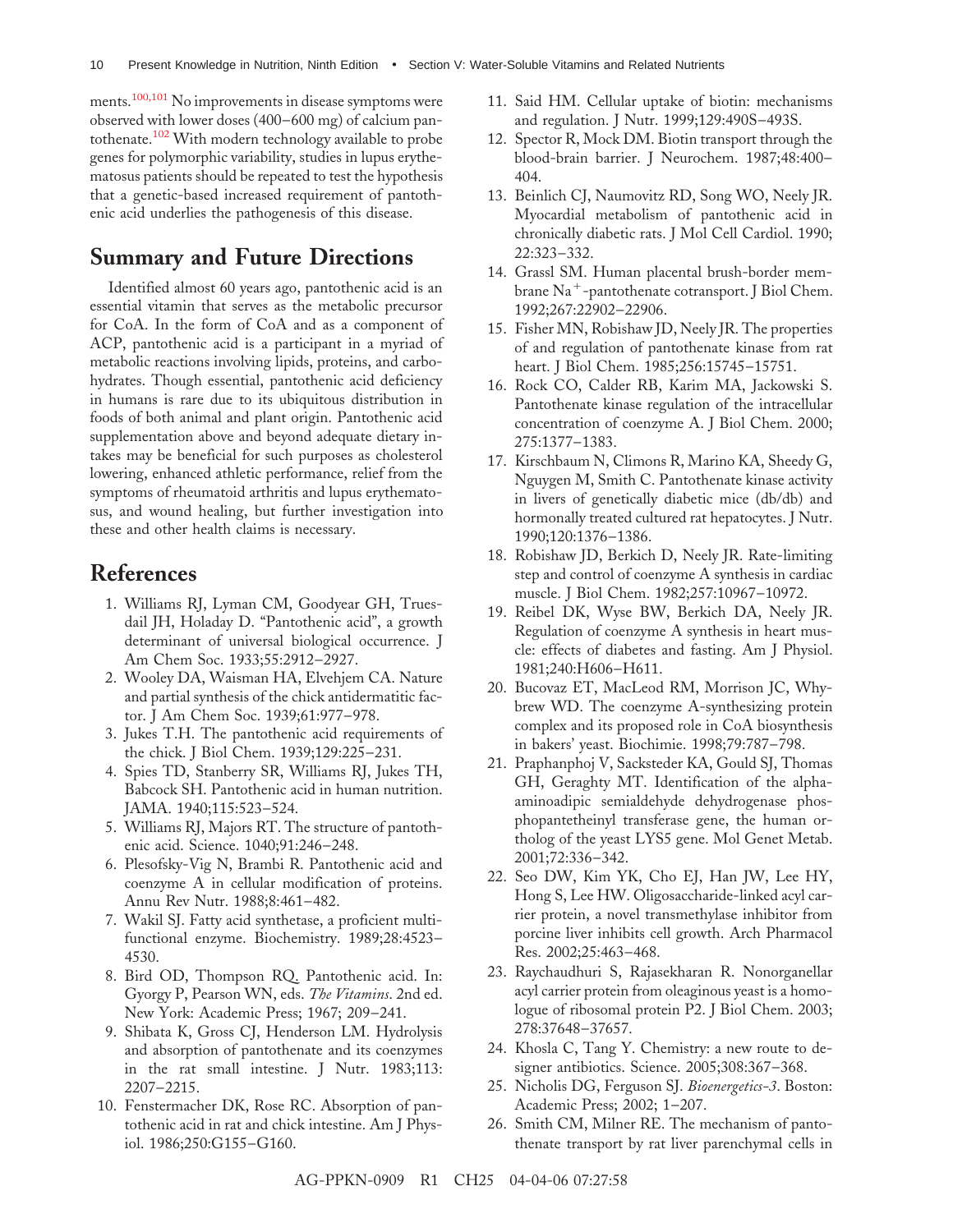<span id="page-10-0"></span>primary culture. J Biol Chem. 1985;260:4823– 4931.

- 27. Lopaschukf GD, Michalak M, Tsang H. Regulation of pantothenic acid transport in the heart: involvement of a  $Na^+$ -cotransport system. J Biol Chem. 1987;262:3615–3619.
- 28. Beinlich CJ, Robishaw JD, Neely JR. Metabolism of pantothenic acid in hearts of diabetic rats. J Molec Cell Cardiol. 1989;21:641–650.
- 29. Said HM, Ortiz A, McCloud E, Dyer D, Moyer MP, Rubin S. Biotin uptake by human colonic epithelial NCM460 cells: a carrier-mediated process shared with pantothenic acid. Am J Physiol. 1998; 275:C1365–C1371.
- 30. Spector R. Development and characterization of pantothenic acid transport in brain. J Neurochem. 1987;47:563–568.
- 31. Spector R. Pantothenic acid transport and metabolism in the central nervous system. Am J Physiol. 1986;250:R292–R297.
- 32. Walsh JH, Wyse BW, Hansen RG. Pantothenic acid content of 75 processed and cooked foods. J Am Diet Assoc. 1981;78:140–144.
- 33. Robinson FA. *The Vitamin Co-Factors of Enzyme Systems*. Oxford: Pergamon Press; 1966.
- 34. Schroeder HA. Losses of vitamins and trace minerals resulting from processing and preservation of foods. Am J Clin Nutr. 1971;24:562–573.
- 35. Stein ED, Diamond JM. Do dietary levels of pantothenic acid regulate its intestinal uptake in mice? J Nutr. 1989;119:1973–1983.
- 36. Food and Nutrition Board, Institute of Medicine. Dietary Reference Intakes for Thiamin, Riboflavin, Niacin, Vitamin B6, Folate, Vitamin B12, Pantothenic Acid, Biotin, and Choline. Washington, DC: National Academies Press; 1998. Available online at: http://www.nap.edu/openbook/0309065542/ html/.
- 37. Tarr JB, Tamura T, Stokstad EL. Availability of vitamin B6 and pantothenate in an average American diet in man. Am J Clin Nutr. 1981;34: 1328–1337.
- 38. Bull NL, Buss DH. Biotin, pantothenic acid and vitamin E in the British household food supply. Hum Nutr Appl Nutr. 1982;36:190–196.
- 39. Kathman JV, Kies C. Pantothenic acid status of free-living adolescent and young adults. Nutr Res. 1984;4:245–250.
- 40. Srinivasan V, Christensen N, Wyse BW, Hansen RG. Pantothenic acid nutritional status in the elderly — institutionalized and non-institutionalized. Am J Clin Nutr. 1981;34:1736–1742.
- 41. Song WO, Wyse BW, Hansen RG. Pantothenic acid status of pregnant and lactating women. J Am Diet Assoc. 1985;85:192–198.
- 42. Deodhar AD, Ramakrishnan CV. Studies on human lactation: relation between the dietary intake

of lactating women and the chemical composition of milk with regard to vitamin content. J Trop Pediatr. 1961;6:44–70.

- 43. Cohenour SH, Calloway DH. Blood, urine, and dietary pantothenic acid levels of pregnant teenagers. Am J Clin Nutr. 1972;25:512–517.
- 44. Song WO, Chan GM, Wyse BW, Hansen RG. Effect of PA status on the content of the vitamin in human milk. Am J Clin Nutr. 1984;40:317–324.
- 45. Kerrey E, Crispin S, Fox HM, Kies C. Nutritional status of preschool children. I. dietary and biochemical findings. Am J Clin Nutr. 1968;21:1274–1279.
- 46. Pace JK, Stier LB, Taylor DD, Goodman PS. Metabolic patterns in preadolescent children. 5. intake and urinary excretion of pantothenic acid and folic acid. J Nutr. 1961;74:345–351.
- 47. Eissenstat BR, Wyse BW, Hansen RG. Pantothenic acid status of adolescents. Am J Clin Nutr. 1986;44:931–937.
- 48. Wittwer CT, Schweitzer C, Pearson J, Song WO, Windham CT, Wyse BW, Hansen RG. Enzymes for liberation of pantothenic acid in blood: use of plasma pantetheinase. Am J Clin Nutr. 1989;50: 1072–1078.
- 49. Kratzer FH, Williams DE. The pantothenic acid requirement for poults for early growth. Poult Sci. 1948;27:518–523.
- 50. Milligan JL, Briggs GM. Replacement of pantothenic acid by panthenol in chick diets. Poult Sci. 1949;28:202–205.
- 51. Gries CL, Scott ML. The pathology of thiamin, riboflavin, pantothenic acid and niacin deficiencies in the chick. J Nutr. 1972;102:1269–1285.
- 52. SubbaRow Y, Hitchings GH. Pantothenic acid as a factor in rat nutrition. J Am Chem Soc. 1939;61: 1615–1618.
- 53. Sullivan M, Nicholls J. Nutritional dermatoses in the rat: VI. the effect of pantothenic acid deficiency. AMA Archives of Dermatology and Syphilology. 1942;45:917–932.
- 54. Eida K, Kubato N, Nishigaki T, et al. Harderian gland: V. effect of dietary pantothenic acid deficiency on porphyrin biosynthesis in Harderian gland of rats. Chem Pharm Bull (Tokyo). 1975;23:  $1 - 4$ .
- 55. Axelrod AE. Immune processes in vitamin deficiency states. Am J Clin Nutr. 1971;24:265–271.
- 56. Pietrzik K, Hesse CH, Zur Wiesch ES, Hotzel D. Urinary excretion of pantothenic acid as a measurement of nutritional requirements. Int J Vit Nutr Res. 1975;45:153–162.
- 57. Schaefer AE, McKibbin JM, Elvehjem CA. Pantothenic acid deficiency in dogs. J Biol Chem. 1942; 143:321–330.
- 58. Noda S, Haratake J, Sasaki A, Ishii N, Umezaki H, Horie A. Acute encephalopathy with hepatic steatosis induced by pantothenic acid antagonist,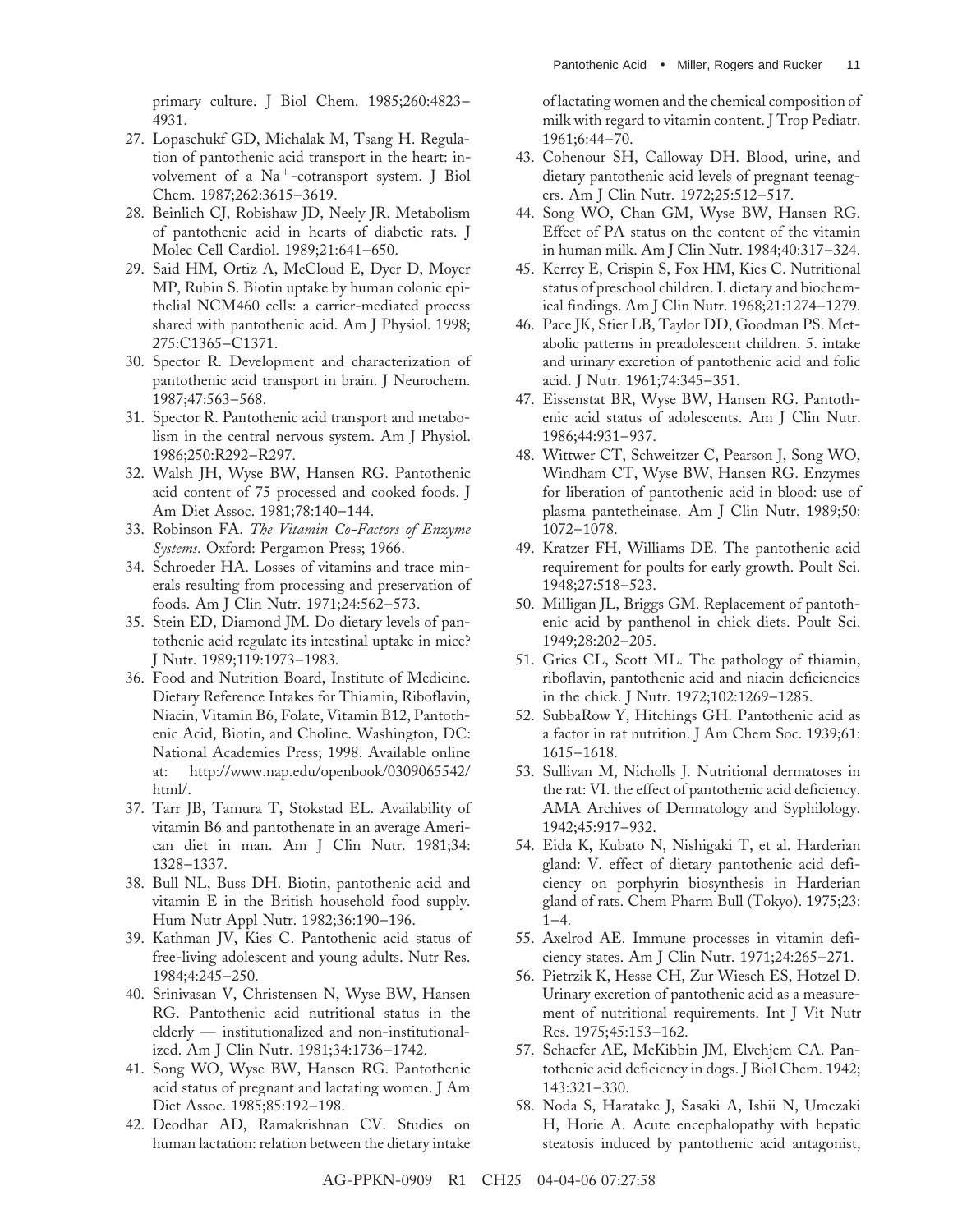<span id="page-11-0"></span>calcium hopantenate, in dogs. Liver. 1991;11: 134–142.

- 59. Wintrobe MM, Follis RH, Alcayaga R, Paulson M, Humphreys S. Pantothenic acid deficiency in swine with particular reference to the effects on growth and on the alimentary tract. Bulletin of Johns Hopkins Hospital. 1943;73:313–319.
- 60. Nelson RA. Intestinal transport, coenzyme A, and colitis in pantothenic acid deficiency. Am J Clin Nutr. 1968;21:495–501.
- 61. Glusman M. The syndrome of "burning feet" (nutritional melagia) as a manifestation of nutritional deficiency. Am J Med. 1947;3:211–223.
- 62. Hodges RE, Ohlson MA, Bean WB. Pantothenic acid deficiency in man. J Clin Invest. 1958;37: 1642–1657.
- 63. Hodges RE, Bean WB, Ohlson MA, Bleiler R. Human pantothenic acid deficiency produced by omega-methyl pantothenic acid. J Clin Invest. 1959;38:1421–1425.
- 64. Fry PC, Fox HM, Tao HG. Metabolic response to a pantothenic acid deficient diet in humans. J Nutr Sci Vitaminol (Tokyo). 1976;22:339–346.
- 65. Fox HM, Linkswiler H. Pantothenic acid excretion on three levels intake. J Nutr. 1961;75:451–454.
- 66. Annous KF, Song WO. Pantothenic acid uptake and metabolism by red blood cells of rats. J Nutr. 1985;125:2586–2593.
- 67. Drell W, Dunn MS. Production of pantothenic acid deficiency syndrome in mice with methylpantothenic acid. Arch Biochem. 1951;33:110–119.
- 68. Noda S, Haratake J, Sasaki A, Ishii N, Umezaki H, Horie A. Acute encephalopathy with hepatic steatosis induced by pantothenic acid antagonist, calcium hopantenate, in dogs. Liver. 1991;11: 134–142.
- 69. Noda S, Umezaki H, Yamamoto K, Araki T, Murakami T, Ishii N. Reye's-like syndrome following treatment with the pantothenic acid antagonist, calcium hopantenate. J Neurol Neurosurg Psychiatr. 1998;51:582–585.
- 70. Ralli EP, Dumm ME. Relation of pantothenic acid to adrenal cortical function. Vitam Horm. 1953;11: 133–158.
- 71. Tahiliani AG, Beinlich CJ. Pantothenic acid in health and disease. Vitam Horm. 1991;46: 165–228.
- 72. Sauberlich HE. Pantothenic acid. In: *Laboratory Tests for the Assessment of Nutritional Status*. 2nd ed. Boca Raton, FL: CRC Press; 1999; 175–183.
- 73. Avogaro P, Bittolo Bon G, Fusello M. Effects of pantethine on lipids, lipoproteins and apolipoproteins in man. Current Therapeutic Research. 1983; 33:488–493.
- 74. Gaddi A, Descovich GC, Noseda G, et al. Controlled evaluation of pantethine, a natural hypolipidemic compound, in patients with different forms

of hyperlipoproteinemia. Atherosclerosis. 1984;50: 73–83.

- 75. Bertolini S, Donati C, Elicio N, et al. Lipoprotein changes induced by pantethine in hyperlipoproteinemic patients: adults and children. Int J Clin Pharmacol Ther Toxicol. 1986;24:630–637.
- 76. Arsenio L, Bodria P, Magnati G, Starta A, Trovato R. Effectiveness of long-term treatment with pantethine in patients with dyslipidemia. Clin Ther. 1986;8:537–545.
- 77. Miccoli R, Marchetti P, Sampietro T, Benzi L, Tognarelli M, Navalesi R. Effects of pantethine on lipids and apolipoproteins in hypercholesterolemic diabetic and nondiabetic patients. Current Therapeutic Research. 1984;36:545–549.
- 78. Binaghi P, Cellina G, Lo Cicero G, Bruschi F, Porcaro E, Penotti M. Evaluation of the cholesterol-lowering effectiveness of pantethine in women in perimenopausal age. Minerva Medica. 1990;81: 475–479.
- 79. Kameda K, Abiko Y. Stimulation of fatty acid metabolism by pantethine. In: Cavallini D, Gaull GE, Zappia V, eds. *Natural Sulfur Compounds*. New York: Plenum Press; 1980; 443–452.
- 80. Cighetti G, Del Puppo M, Paroni R, Galli G, Kienle MG. Modulation of HMG-CoA reductase activity by pantetheine/pantethine. Biochim Biophys Acta. 1988;963:389–393.
- 81. Cighetti G, Del Puppo M, Paroni R, Fiorica E, Galli G, Kienle MG. Pantethine inhibits cholesterol and fatty acid syntheses and stimulates carbon dioxide formation in isolated rat hepatocytes. J Lip Res. 1987;28:152–161.
- 82. Cighetti G, Del Puppo M, Paroni R, Galli G, Kienle MG. Effects of pantethine on cholesterol synthesis from mevalonate in isolated rat hepatocytes. Atherosclerosis. 1986;60:67–77.
- 83. Shock NW, Sebrell WH. The effect of changes in concentration of pantothenate on the work output of perfused frog muscles. Am J Physiol. 1944;142: 274–278.
- 84. Ralli EP. Effects of dietary supplementation on the ability of rats to withstand exposure to cold. Nutr Rev. 1968;26:124.
- 85. Smith CM, Narrow CM, Kendrick ZV, Steffen C. The effect of pantothenate deficiency in mice on their metabolic response to fast and exercise. Metabolism. 1987;36:115–121.
- 86. Litoff D, Scherzer H, Harrison J. Effects of pantothenic acid supplementation on human exercise. Med Sci Sports Exerc. 1985;17(suppl):287.
- 87. Nice C, Reeves A, Brinck-Johnson T, Noll W. The effects of pantothenic acid on human exercise capacity. J Sports Med Phys Fitness. 1984;24:26–29.
- 88. Webster MJ. Physiological and performance responses to supplementation with thiamin and pan-